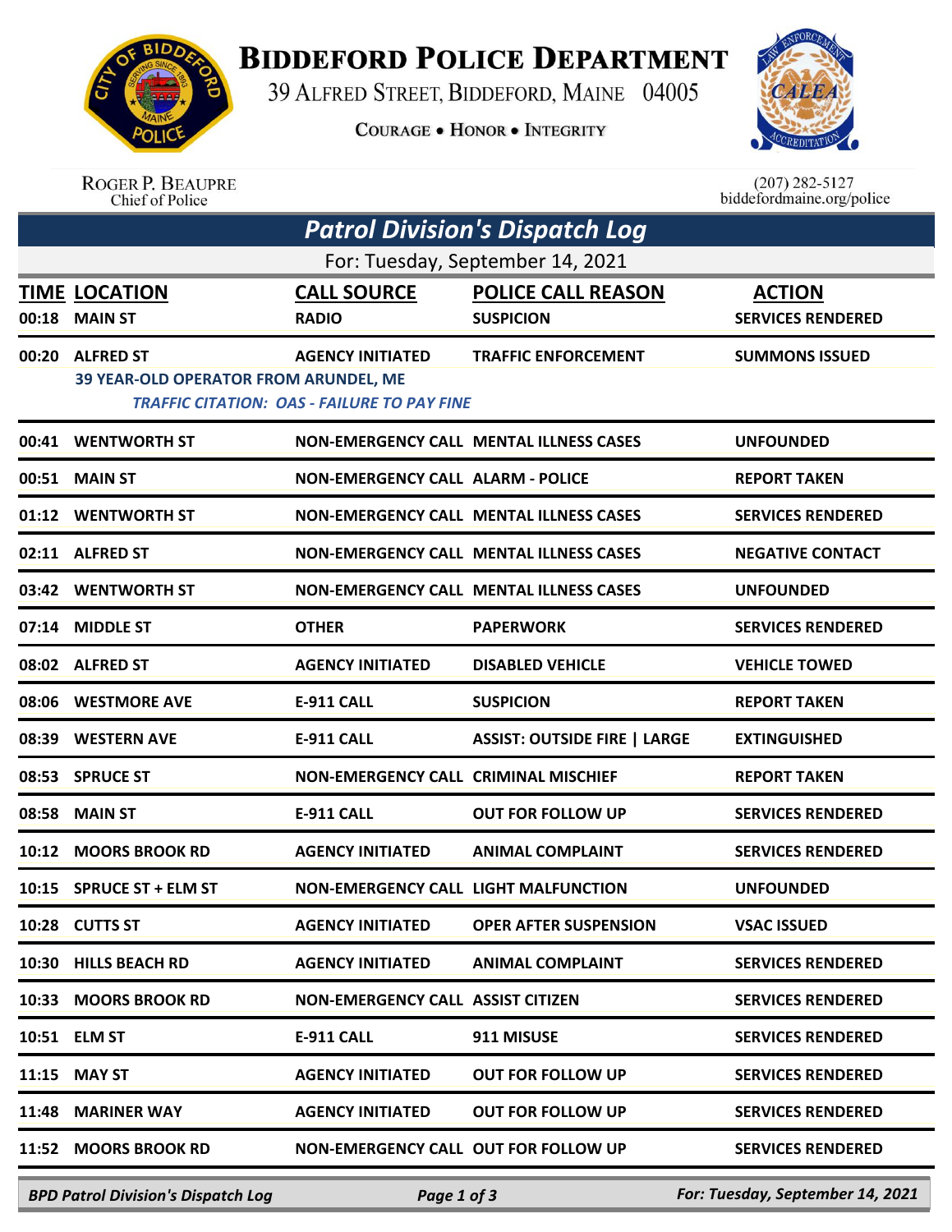| <b>TIME LOCATION</b>            | <b>CALL SOURCE</b>                            | <b>POLICE CALL REASON</b>                      | <b>ACTION</b>                |
|---------------------------------|-----------------------------------------------|------------------------------------------------|------------------------------|
| 11:53 ALFRED ST                 | <b>E-911 CALL</b>                             | <b>ANIMAL COMPLAINT</b>                        | <b>GONE ON ARRIVAL</b>       |
| 12:10 BRADBURY ST               | NON-EMERGENCY CALL OUT FOR FOLLOW UP          |                                                | <b>SERVICES RENDERED</b>     |
| 13:32 MAIN ST                   | <b>AGENCY INITIATED</b>                       | <b>COMMUNITY ENGAGEMENT</b>                    | <b>SERVICES RENDERED</b>     |
| 13:37 ALFRED ST                 | <b>AGENCY INITIATED</b>                       | <b>OUT FOR FOLLOW UP</b>                       | <b>SERVICES RENDERED</b>     |
| 13:51 BARRA RD                  | <b>AGENCY INITIATED</b>                       | <b>OUT FOR FOLLOW UP</b>                       | <b>SERVICES RENDERED</b>     |
| 13:54 HILL ST + PARKER RIDGE RD | <b>E-911 CALL</b>                             | 911 MISUSE                                     | <b>SERVICES RENDERED</b>     |
| 14:16 MIDDLE ST                 | <b>AGENCY INITIATED</b>                       | <b>PAPERWORK</b>                               | <b>PAPERWORK SERVED</b>      |
| 14:56 WENTWORTH ST              |                                               | NON-EMERGENCY CALL DOMESTIC COMPLAINTS         | <b>REPORT TAKEN</b>          |
| 15:00 WILLETT ST                | <b>AGENCY INITIATED</b>                       | <b>PAPERWORK</b>                               | <b>NEGATIVE CONTACT</b>      |
| 15:01 MAPLEWOOD AVE             | <b>NON-EMERGENCY CALL JUVENILE OFFENSES</b>   |                                                | <b>REPORT TAKEN</b>          |
| 15:14 UNION ST                  | <b>E-911 CALL</b>                             | <b>HOMICIDE</b>                                | <b>ARREST(S) MADE</b>        |
| 15:35 MARCEL AVE                | <b>NON-EMERGENCY CALL SUSPICION</b>           |                                                | <b>SERVICES RENDERED</b>     |
| 16:00 SPRUCE ST                 |                                               | NON-EMERGENCY CALL CRIM THREAT / TERRORIZING   | <b>REPORT TAKEN</b>          |
| 16:29 ALFRED ST                 |                                               | NON-EMERGENCY CALL VEHICLE CRASH - POLICE ONLY | <b>STATE FORM TAKEN</b>      |
| 16:54 ALFRED ST                 | <b>WALK-IN AT STATION</b>                     | ATTEMPTED/THREATENED SUICIDE REPORT TAKEN      |                              |
| 16:56 WEST ST                   | <b>NON-EMERGENCY CALL SUSPICION</b>           |                                                | <b>SERVICES RENDERED</b>     |
| 17:00 ADAMS ST                  | NON-EMERGENCY CALL DISTURBANCE / NOISE        |                                                | <b>NEGATIVE CONTACT</b>      |
| 17:14 MAPLEWOOD AVE             | <b>NON-EMERGENCY CALL ALARM - POLICE</b>      |                                                | <b>BUILDING CHECK/SECURE</b> |
| 17:20 ALFRED ST + OLD DOGS LN   | <b>NON-EMERGENCY CALL TRAFFIC LIGHT ISSUE</b> |                                                | <b>SERVICES RENDERED</b>     |
| 17:37 BARRA RD                  | <b>E-911 CALL</b>                             | 911 MISUSE                                     | <b>WARNING ISSUED</b>        |
| 17:38 ELM ST                    | <b>WALK-IN AT STATION</b>                     | <b>HARASSMENT</b>                              | <b>REPORT TAKEN</b>          |
| 17:42 ALFRED ST                 | <b>AGENCY INITIATED</b>                       | <b>VEHICLE CRASH - POLICE ONLY</b>             | <b>STATE FORM TAKEN</b>      |
| 18:01 ADAMS ST                  | <b>NON-EMERGENCY CALL CHECK WELFARE</b>       |                                                | <b>TRANSPORT TO HOSPITAL</b> |
| 18:44 EMERY ST                  | <b>NON-EMERGENCY CALL ANIMAL COMPLAINT</b>    |                                                | <b>SERVICES RENDERED</b>     |
| 18:48 WEST ST                   | <b>NON-EMERGENCY CALL BURGLARY</b>            |                                                | <b>REPORT TAKEN</b>          |
| 18:52 ALFRED ST                 | <b>NON-EMERGENCY CALL BOLO</b>                |                                                | <b>NEGATIVE CONTACT</b>      |
| <b>19:06 MAIN ST</b>            |                                               | <b>NON-EMERGENCY CALL DOMESTIC COMPLAINTS</b>  | <b>SERVICES RENDERED</b>     |
| 19:32 DEBBIE AVE                | <b>NON-EMERGENCY CALL SUSPICION</b>           |                                                | <b>SERVICES RENDERED</b>     |
| 19:41 JANELLE ST                | <b>E-911 CALL</b>                             | <b>MENTAL ILLNESS CASES</b>                    | <b>SERVICES RENDERED</b>     |
| 19:43 WENTWORTH ST              | NON-EMERGENCY CALL DISTURBANCE / NOISE        |                                                | <b>SERVICES RENDERED</b>     |

*BPD Patrol Division's Dispatch Log Page 2 of 3 For: Tuesday, September 14, 2021*